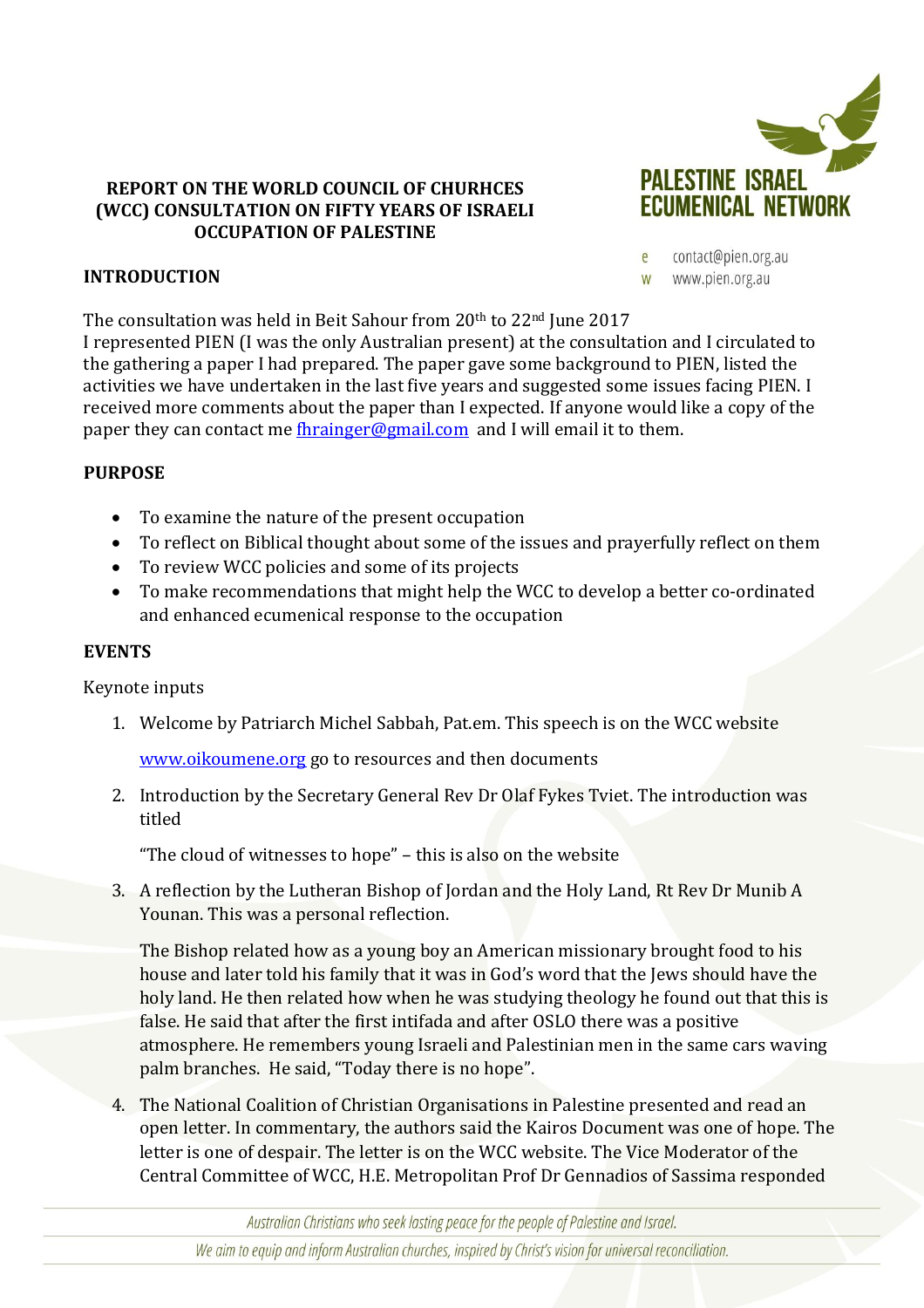positively to the letter and undertook to guide it through the decision making processes of the WCC

- 5. A further presentation by the Secretary General titled "Pilgrimage of Justice and Peace". He made the following points,
- A pilgrimage is more than a journey it is a vision
- Why is the idea of pilgrimage relevant for Palestine?
	- o An imaginative journey
	- o A mobilising movement
- A challenge for our faith eg
	- o Use of Biblical texts we need to expose this
	- o Church history in Europe in relation to Jews
- We are together with other religions potential for +ves and -ves
- Presence of Christians in Palestine important for the worldwide church. It is shrinking and needs solidarity.
- Other theological issues eg
	- o Idea of chosen people
	- o Doctrine of discovery= lands often seen as unoccupied or people disregarded
	- o Doctrine of mission
	- $\circ$  Doctrine of racism related to others how do we deal with the other
- Many come to the Holy Land as pilgrims there is a struggle where do they go what do they hear? We should promote such pilgrimages as pilgrimages of justice and peace.
- We also call on people of good will outside of the churches. We should be open to ideas with the objective of justice and peace
- Share and communicate with each other and share our lives
- Pilgrimage is an attitude of hope and resilience
- Pilgrimage is about prayer mobilising ourselves, churches can change people
- 6. Reports from project teams, Jerusalem Inter Church Centre (JIC), EAPPI, Palestine Israel Ecumenical Forum (PIEF) and the World Week of Prayer for Peace
- 7. Workshops to develop recommendations to the governing bodies of WCC

## **DOCUMENTS TABLED**

- 1. The open letter from NCCOP mentioned above on the WCC website
- 2. WCC statement on 50 years of occupation (11June 2017) WCC website
- 3. Half a Century of Occupation What next? [www.sabeel.org](http://www.sabeel.org/)
- 4. 17,898 Days: Almost Fifty Years of Occupation, 5 June 2016 (The Israel Information Center for Human Rights in the Occupied Territories) [www.btselem.org](http://www.btselem.org/)
- 5. WCC Policy on Palestine and Israel 1948-2016 (summary). This is an unofficial work in progress document. I can send a copy to anyone who is interested in reading it [fhrainger@gmail.com](mailto:fhrainger@gmail.com)

## **THEMES**

The themes that I discerned are: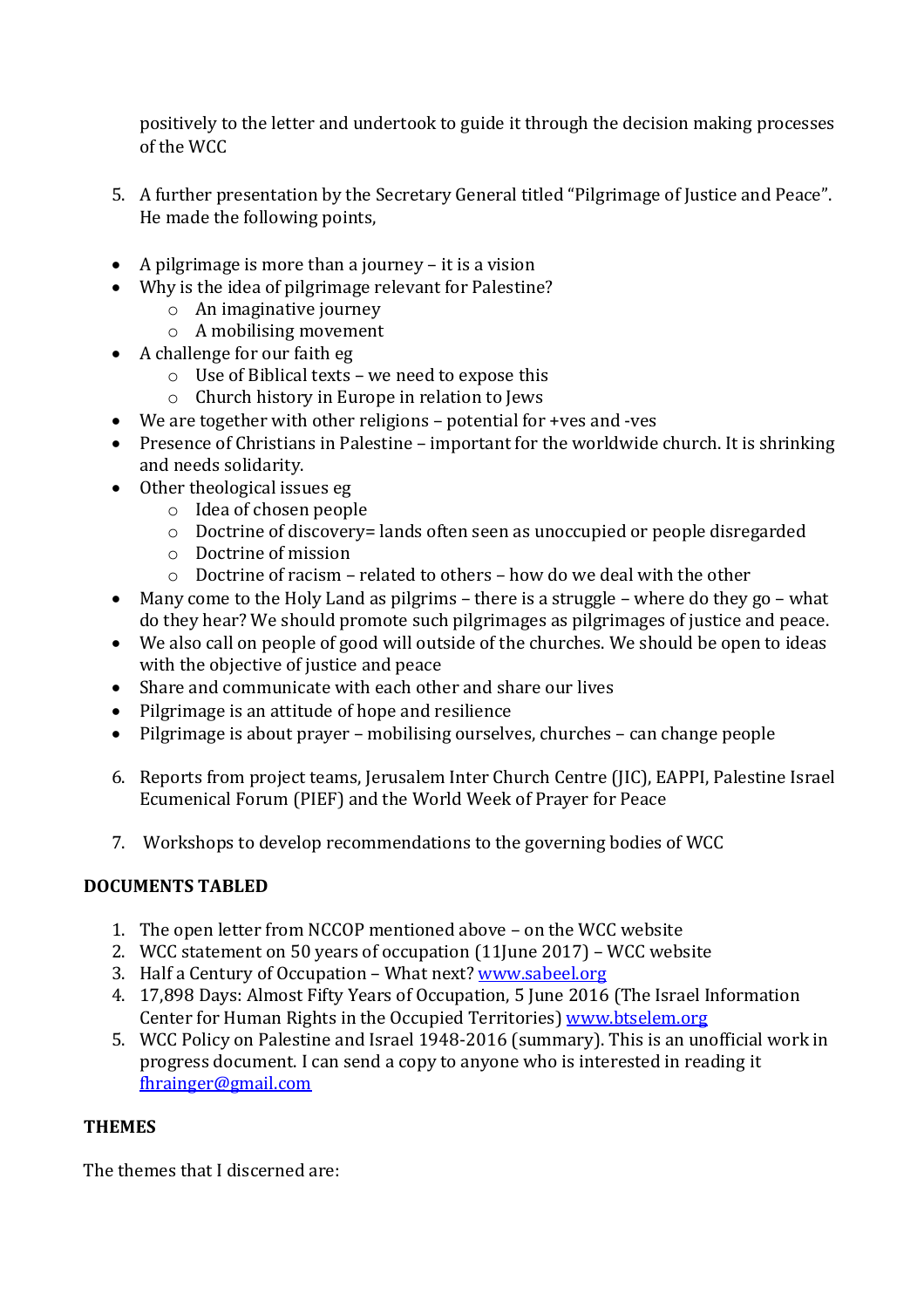- 1. Palestinian Christians (and they often said their Muslim friends) **feel a sense of despair**. Fifty years on and it seems that churches don't care very much and the international community is complicit in the occupation.
- 2. Palestinian Christians want **urgent action** and less "Christian diplomacy" from the WCC, churches and individuals. (Of course, the question remains what is this action?)
- 3. **Immigration**: Palestinian Christians are very concerned about the rate of Christians emigrating or wanting to emigrate. The Christian population is shrinking and immigration is a prime reason for this. A Lutheran priest related how he would discuss immigration with a family on average once a week. Significant issues are if the Christian community is continuously depleted how can the struggle be maintained and when the occupation ends how many will return to Palestine?

The driver who took me from the airport to the venue and back was moonlighting because he is getting married next year. He commented that all his friends have migrated. He was awarded a full scholarship to study in the US after high school but his father wouldn't let him go because his father thought he would never return

The driver also illustrates another aspect of the occupation. After he marries he can only afford to live in Bethlehem. If the Israeli authorities know this he and his wife will lose their Jerusalem resident permits so his parents are going to take the risk and set up their home to indicate that the driver and his wife are in fact living in their house – clothes, mess etc

Of course, during the drives, the disturbing separation wall was obvious.

4. **Tourism:** a lot of tours do not mention the occupation let alone its implications for Palestinian people. The Israeli government is more and more discouraging tour groups from going to the West Bank which means that local economies are put under more stress let alone local people not being able to tell their stories.

## **THE MAIN THEMES FROM THE WORKSHOPS**

- 1. The WCC needs to respond to the open letter and to include Palestinian Christians in its deliberations and statements. National church bodies and individual churches should be made aware of the letter and asked to respond to it by action and advocacy.
- 2. BDS should be more explicitly supported by the WCC and by churches
- 3. PIEF needs to be maintained but it needs to be thoroughly evaluated and possibly restructured.
- 4. The advocacy aspect of EAPPI should be emphasised more
- 5. The WCC should develop a statement on religious states